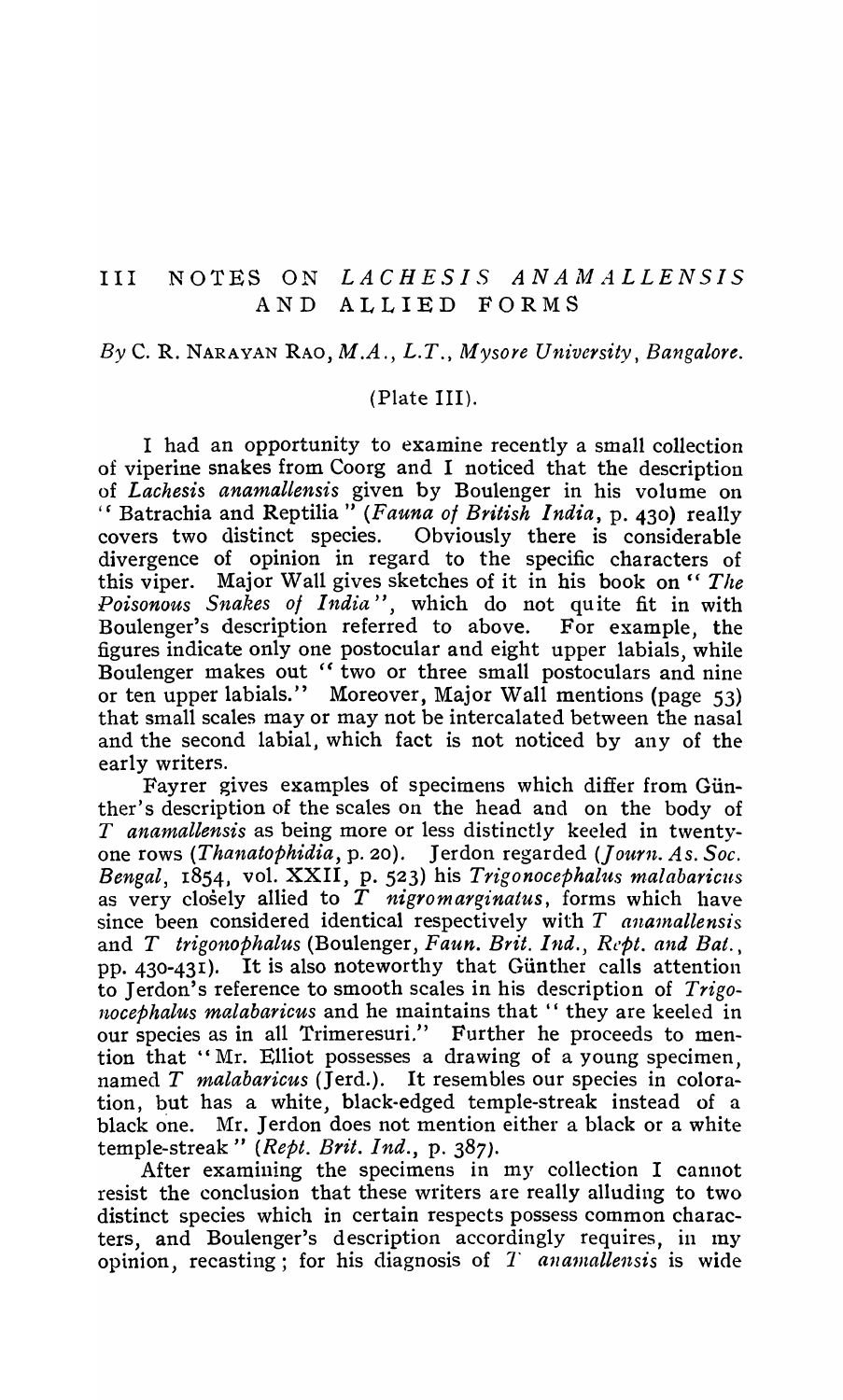enough to receive several species of Trimeresuri. I make out that *Trigonocephalus malabaricus* is specifically distinct from *T ana mallensis,* and I give below separate diagnoses for them. I retain the specific name of the former species given by Jerdon.

# Lachesis anamallensis<sup>1</sup> (Günther).

*Trimeresurus anamallensis, Boulenger, 1 aun. Frit. Ind., Rept., p. 430* (m part only); Gunther, *Rept. Brtt. Ind.,* p. 387.

*Head* considerably longer than broad, in the ratio of 5 to 3, and distinctly triangular. Snout far more acute than round, and the temporal swellings modest. Scales on the margin of snout in front more or less concave; they may form a distinct outer ridge in some cases. Scales on the head small, cycloid, slightly imbricate. Those on the snout and the scales adjacent to the supraoculars are slightly larger. Internasals separated by a big scale. Supraloreal descends to connect the nasal and the second upper labial which forms the anterior boundary of the facial pit. One or two intercalary scales between the nasal and the 2nd upper labial rarely absent. Rostral broader than deep. The upper margin of rostral visible from above. Supraocular faintly or distinctly divided into two. Seven to eleven scales between the supraoculars. Two or three postoculars and a single subocular. The second loreal slightly more than half the size of the first or the third. Nine or ten upper labials separated from the subocular by two rows of scales: the lower series consisting of bigger scales, the posterior ones keeled. Twelve to thirteen lower labials and seven sublinguals. In some specimens the fourth sublingual is quite as large as the first. Temporals fairly large and keeled.

*Body.* Neck very much narrower than the posterior region of body which is fairly rounded. Scales round the neck 23 to 26, in the middle of body and the preanal region 21 to 23. All the scales on the body keeled. Sometimes those on the posterior region smooth, hexagonal, non-imbricate. Scales on the thickest portion of the body large. Ventral shields: 147 (138 to 155, Boulenger).

*Tail* perfectly rounded, acutely pointed and strongly prehensile. In spirit specimens the tail may become twice coiled. Subcaudals, two rows 47 (44 to 58, Boulenger).

 $\frac{1}{2}$  Major Wall adopts the nomenclature of Dr. Noguchi and perhaps the justification for such a procedure is that it is more convenient to have a common terminology. In such a case *Bothrops, Trigonocephalus, Trimeresurus* and Lachesis would be synonymous generic terms, but it is doubtful whether the generic identity of the Asiatic and the American species has been established.  $Dr.$ Noguchi agrees with Stejneger that the South American *Lachesis* is sufficiently characterized by the peculiar scutellation of the tail. Apart from this, the more or less prehensile nature and the shortness of the tail in the Asiatic forms and other general characteristics peculiar to this group are sufficient for Stejneger to employ the designation of *Trimeresurus* for these forms. But Noguchi considers that there is greater affinity between the Asiatic and New World pit-vipers than lhere are differences and accordingly uses the common generic name *Lachesis*. It has the merit of simplicity and in this paper his terminology is followed.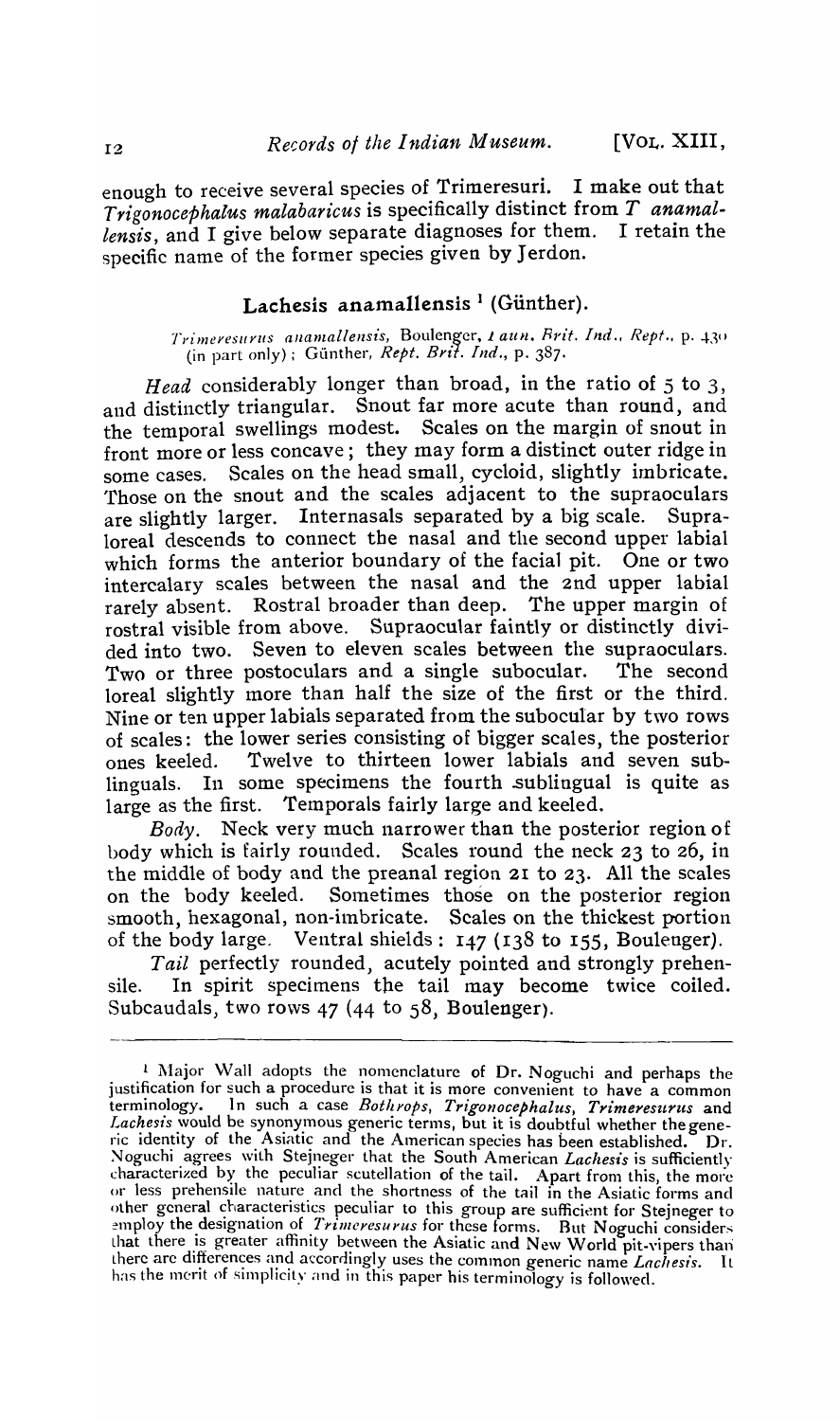# r9 17.] C. R. NARAYAN RAO: *South Indian Pit-Vipers. 13*

Colour. Green or sometimes vellowish, side of the belly with or without white spots: these are edged below by a black longitudinal band. The white spots when present become horseshoeshaped markings in the preanal region. Dorsal surface with large oval or lozenge-shaped brown spots which run into a zigzag line posteriorly. Head mottled. Two roundish green or yellow spots<br>on the front of the nape. Temporal streak present. A dark Temporal streak present. A dark transverse line between supraoculars and another behind the internasals only in the green forms. Lips green, belly green, tail banded with brown or green stripes. Tail sometimes speckled. Young forms have a conspicuous black temporal streak. Body green. Tail banded by white bands which are incomplete. Tip of tail white (Total length  $2\frac{1}{2}$  ft. Tail 4.5 inches, Boulenger).

*Habitat.* South India. This is a purely arboreal snake and its staple food consists of small birds, rodents and lizards. The colour of the body exactly harmonizes with its surroundings, variegated by light and shade, and the animal is thus able to attack victims without being noticed. The fangs are enormously big, a specimen 25 inches long may have fangs measuring nearly 12 mm. along the outer curve.

# Lachesis malabaricus (Jerdon).

*Trigonocephalus (Cophias) malabaricus, Jerdon, Fourn. As. Soc. Bengal*, XXII, p. 523 (1854). *Trimeresurus anamallellsis,* Boulenger, *Faull. Brit.* Jud., *Rept.,* p. 43" (in part).

*Head.* The interorbital space fairly deeply concave. Snout marked off from the head, with a conspicuous out-crop of large imbricate scales. Head (without the snout) squarish; temporal swellings conspicuous. Snout rounded. Rostral scale squarish. Internasal large, united or only separated anteriorly by a very minute white fleshy tubercle. 'fhe supraloreal forms the roof over a secondary pit formed by the nasal and the second labial, which are in contact. This secondary pit may or may not open into the loreal pit by a dorsal groove; the supraocular somewhat narrow, divided into three, clasped by two large scales;  $6$  to 8 scales be tween the supraoculars, faintly or obtusely keeled;  $8$  or  $\theta$  upper labials. The second praeocular always less than half the size of the first or the third which are nearly equal. Subocular large, single, and one large postocular or two small ones. Three small, very strongly keeled temporals, very often conical. Occasionally the first upper labial fused with the nasal. One large scale intercalated between the fourth and fifth upper labial and subocular. The series of scales between the subocular and the upper labials strongly keeled; ten lower labials and five sublinguals.

*Body* not fat. Neck about the size of the preanal portion: 21 rows of scales round the neck, round the thickest portion of the body and in front of the anal region; all strongly keeled. Ventral shields 150 to r60; anai entire, fairly large.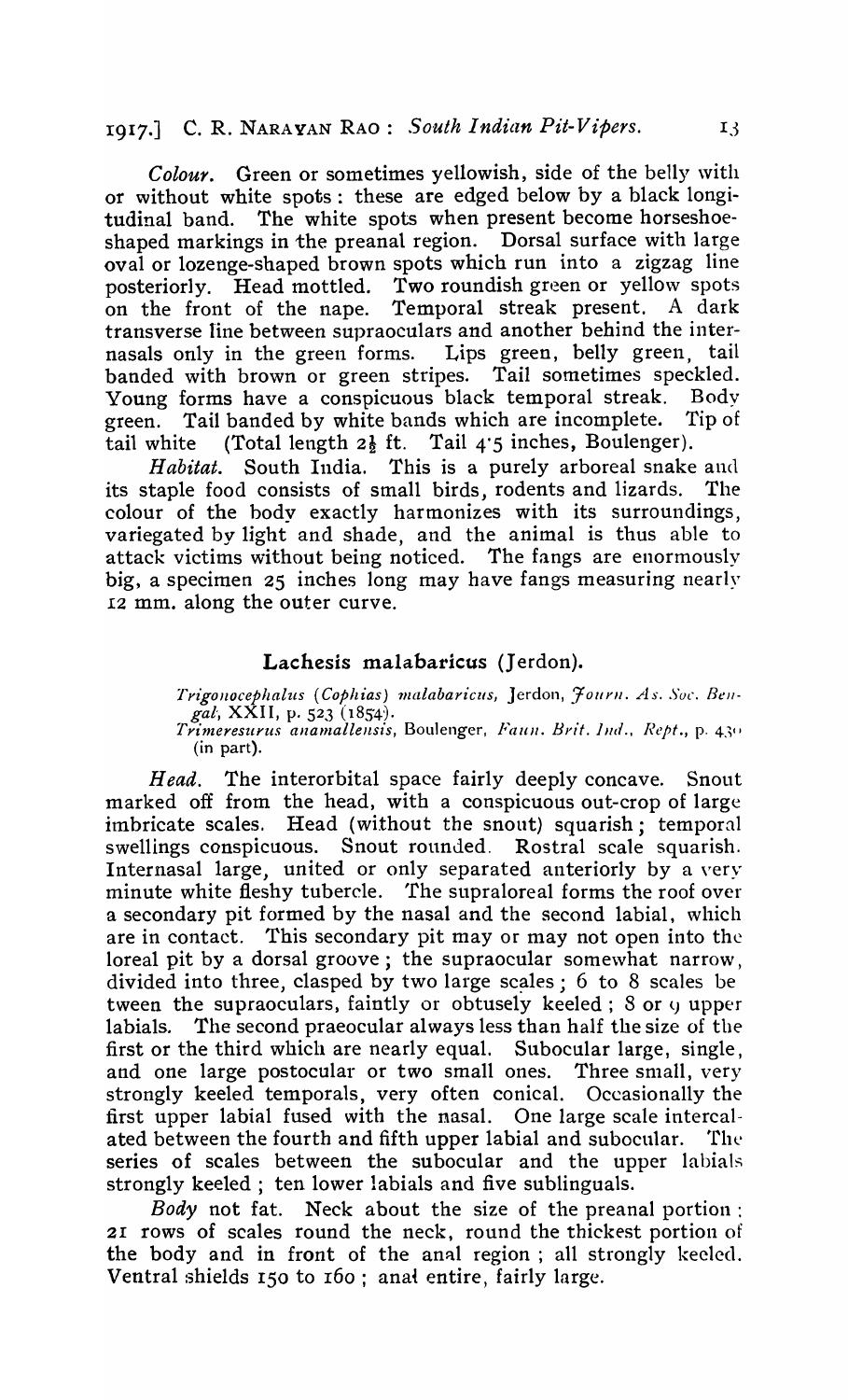*Tail* perfectly triangular in cross section, not prehensile, subcaudals in two rows, 55 to 58.

*Colour.* Body rufous with broad brown bands; head also rufous. Spirit specimens show a broad temporal band with a few white dots in the centre, sometimes the whole surface of the body is brownish with deeper bands. Ventral surface steel body is brownish with deeper bands. bluish, a few white spots on the sides in the anterior third of the body. Tail dark with gray bands or dotted white. Ventral surface of the tip of the tail whitish with the extreme point black. Total length  $19$  inches, tail  $3.5$  inches.

Habitat. West coast of Peninsular India, including Coorg. This species is not arboreal like its congener *L. anamallensis,* but frequents low scrubby jungle full of dried twigs. The protective disguise is almost perfect and it is reported to be very fierce in its habits.

#### Lachesis coorgensis, sp. nov.

The collection of snakes received from Coorg, which forms the subject matter of this paper, included this species, a specimen of which I am sending to the Director of the Zoological Survey of India. I have named the snake after the place from where the specimens were obtained and it may be described as follows :-

*Head* perfectly oval, slightly broader than long, snout nearly squarish, passing insensibly into the head, temporal swellings large, scales of the head and snout moderate, smooth and imbricate. Internasals separated by a scale nearly as long, and the rostral broader than deep by at least I mm. A groove or a secondary pit formed by the supraloreal, nasal and the second upper labial may or may not be present. When present it opens behind into the loreal pit. The second loreal less than half the width of the first or the third, supraocular large, broken into three, sometimes into four divisions: one very large postocular, subocular sometimes divided, usually four small rounded smooth temporals. Nine upper labials, third and the succeeding ones separated from the suboculars by a row of three broad smooth scales. Sometimes an intercalary small scale bet ween the third loreal and the supraocular, the same also separating the third labial and supraocular. Twelve lower labials and four sublinguals, the hinder scales of the temporal region very broad and keeled.<br>Neck and Body. Neck about the gi

Neck about the girth of preanal region or markedly narrower, scales round the neck 24, round the thickest portion of the body 21 to 23. In the preanal region  $15$ to 16. Ventral shields  $152$  to  $153$ , the preanal incomplete and the penultimate shield notched in the middle, anal entire and broad.

*Tail* slightly prehensile, thick, truncated at the end; it is compressed and oval in cross section, with a small spine at the tip; subcaudals in two rows, 35.

Colour. Head brown, sometimes suffused with yellow, a very broad temporal band (conspicuous in spirit specimens) edged with white, rostrum and upper lip gray, lower lip either gray or